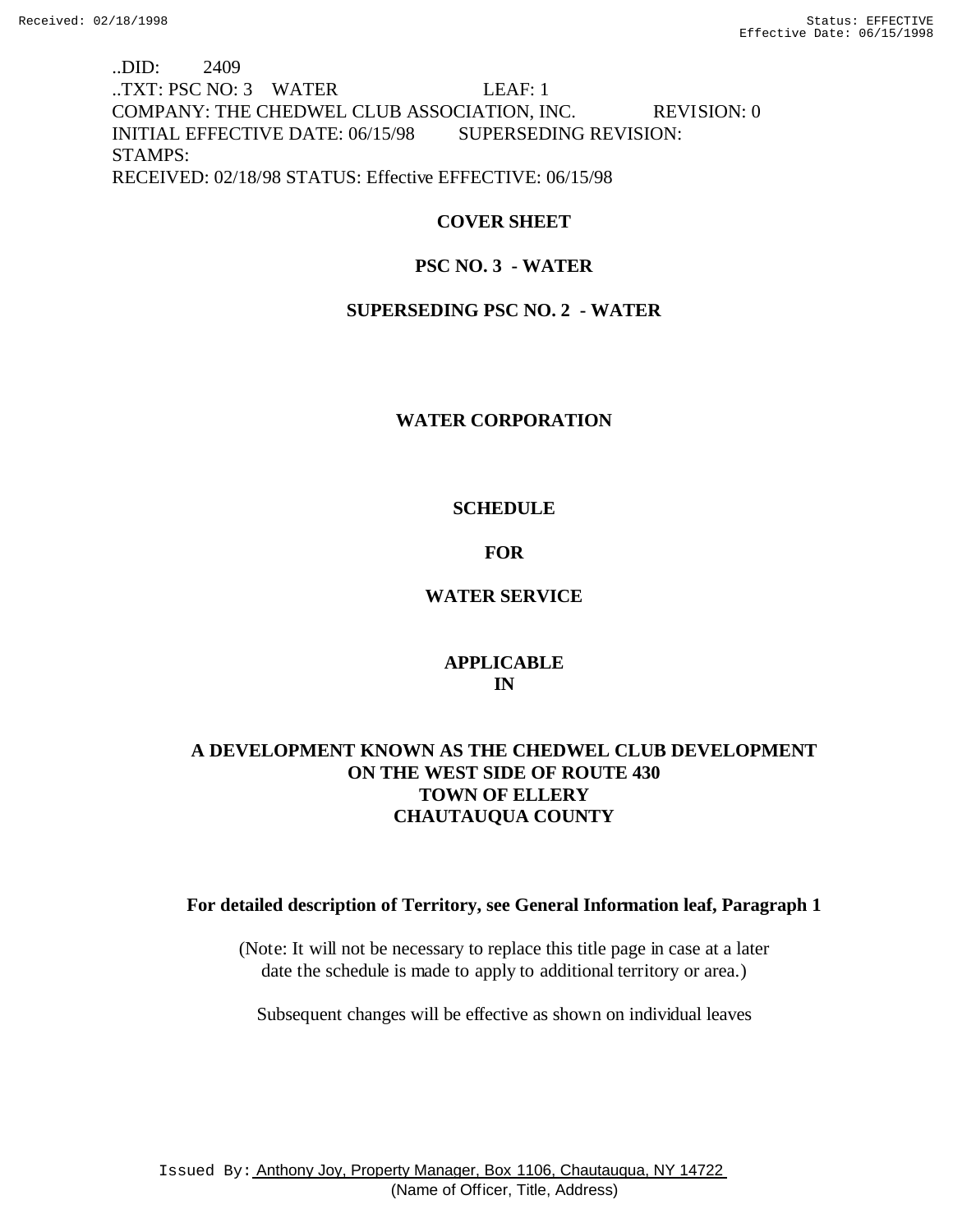..DID: 2408 ..TXT: PSC NO: 3 WATER LEAF: 2 COMPANY: THE CHEDWEL CLUB ASSOCIATION, INC. REVISION: 0 INITIAL EFFECTIVE DATE: 06/15/98 SUPERSEDING REVISION: STAMPS: RECEIVED: 02/18/98 STATUS: Effective EFFECTIVE: 06/15/98

#### **TABLE OF CONTENTS**

# **GENERAL INFORMATION LEAF NO.** 1. Territory 3 2. Application for Water Service 3 3. Deposits - Security 3 4. Deposits - Interest 4 5. Deposits - Return 4 6. Deposits - Other 4 7. General Rules 5 - 6 8. Metered Service 6 - 7 9. Unmetered Service 7 10. Extension of Mains 7 11. Discontinuance of Service - Non-payment 7 - 8 12. Discontinuance of Service - Other 8 - 9 13. Discontinuance of Residential Service - Special Procedures 9 14. Deferred Payment Agreements 9 15. Complaint Handling Procedures 10 16. Restoration of Service 10 - 11 17. Interest on Customer Overpayments 11 18. Regulation 11 19. Service Classification No. 1 12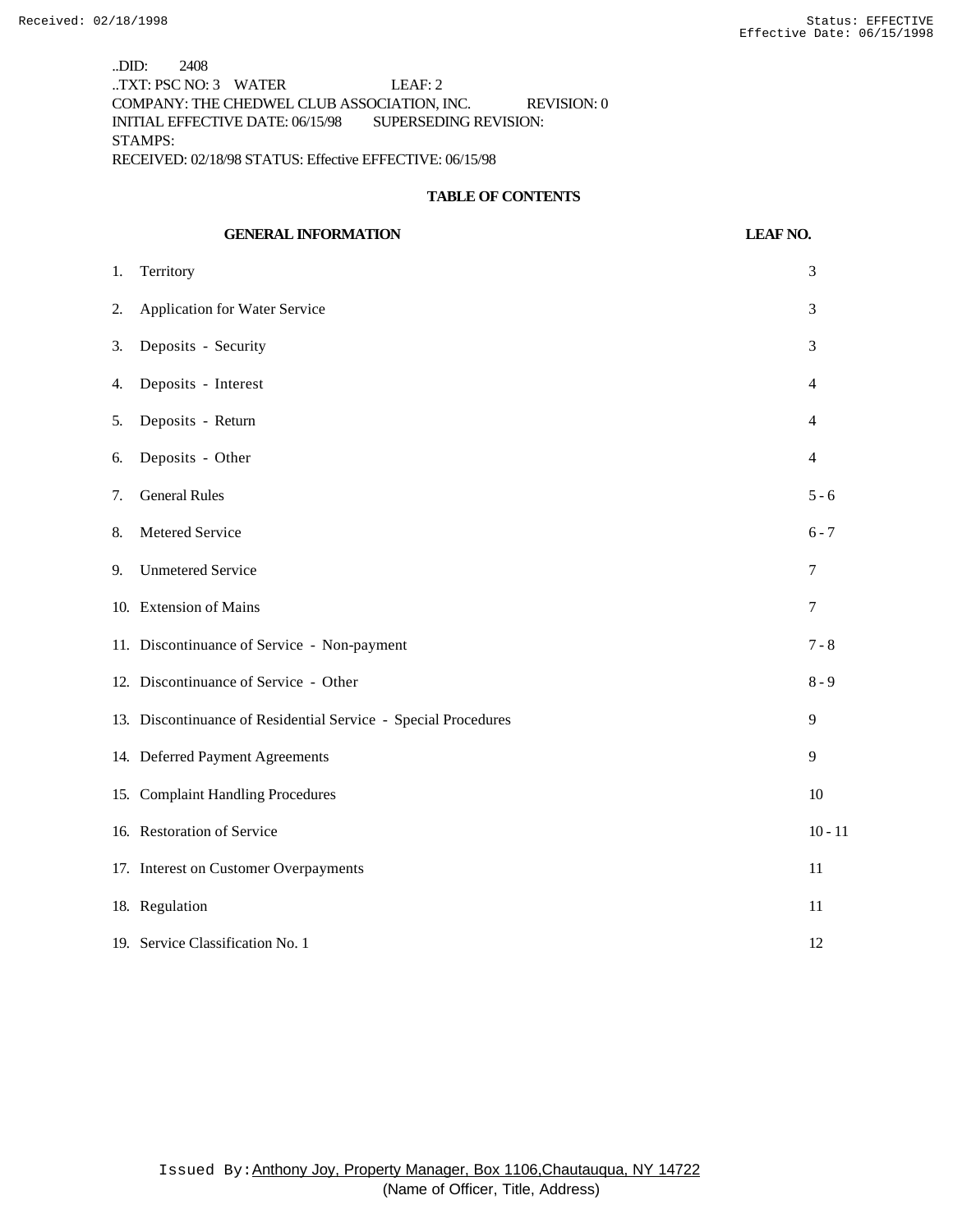..DID: 2404 ..TXT: PSC NO: 3 WATER LEAF: 3 COMPANY: THE CHEDWEL CLUB ASSOCIATION, INC. REVISION: 0 INITIAL EFFECTIVE DATE: 06/15/98 SUPERSEDING REVISION: STAMPS: RECEIVED: 02/18/98 STATUS: Effective EFFECTIVE: 06/15/98

#### **GENERAL INFORMATION**

1. Territory (County, Town, Development, Streets, etc.)

 A development known as The Chedwel Club Development on the west side of Route 430 Town of Ellery Chautauqua County

- 2. Application for Water Service
	- A. Written application for service may be required.
	- B. A separate application may be required for each premises.
	- C. Premises may be subject to inspection by the company.
	- D.Applications need not be accepted from customers with charges due on any water accounts with the company. The company may accept an application if the customer enters into a deferred payment agreement.

E.Service pipe installations are subject to company approval.

- 3. Deposits Security
	- A.As a condition of receiving service, the company may require a deposit from customers that are delinquent (having a bill remaining unpaid 23 days from the date mailed), seasonal, short term or temporary or who have had service terminated for non-payment during the preceding 6 months. In addition, a deposit may also be required from a nonresidential customer whose credit has not been established with the company. A delinquent customer shall be provided with a written notice 20 days before the deposit is assessed which states that failure to make timely payments will permit the company to require a deposit from such customer.
	- B.Deposits from applicants and customers may not exceed two times the estimated average monthly bill for a calendar year, except in the case of customers whose usage varies widely where deposits may not exceed twice the average monthly bill for the peak season.
	- C.The company shall perform an annual review of the billing history of every customer who has a deposit with the company to assure that a deposit is still required under (1) above and that the amount of the deposit conforms with (2) above. The company reserves the right to review the deposit at any time. If a review shows that the deposit held falls short of the amount the company may require by 25 percent or more, the company may require the payment of an additional amount. If a review shows that the deposit held exceed the amount required by 25 percent or more, the company shall refund the excess to the customer. The customer may request a downward revision of the deposit.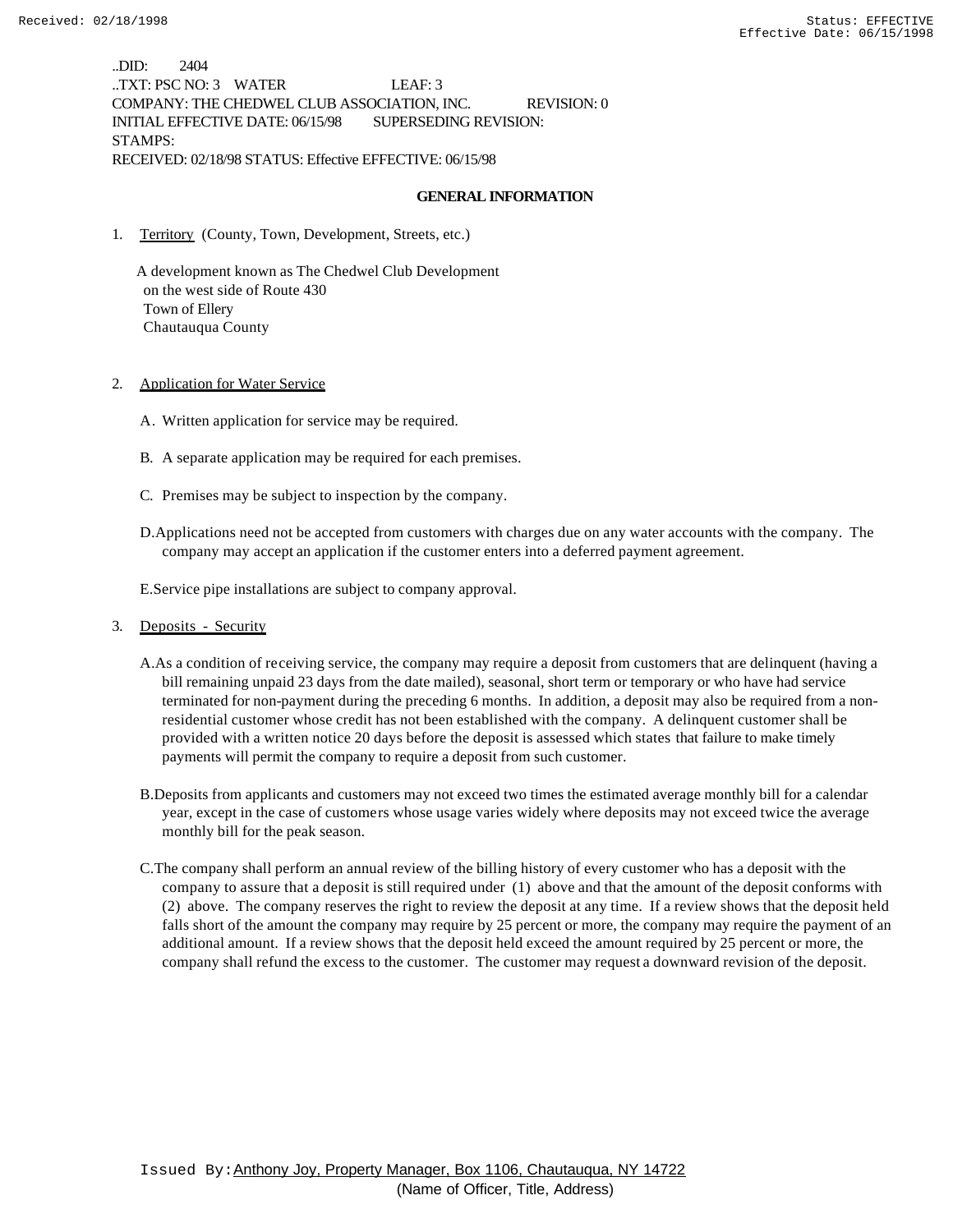..DID: 2405 ..TXT: PSC NO: 3 WATER LEAF: 4 COMPANY: THE CHEDWEL CLUB ASSOCIATION, INC. REVISION: 0 INITIAL EFFECTIVE DATE: 06/15/98 SUPERSEDING REVISION: STAMPS: RECEIVED: 02/18/98 STATUS: Effective EFFECTIVE: 06/15/98

#### **GENERAL INFORMATION**

#### 4. Deposits - Interest

Every deposit shall earn simple interest at the rate per annum prescribed by the Public Service Commission. The interest must be paid to customers when the deposit is returned. If the deposit has been held for 12 consecutive months or more, the interest must be credited to the customer no later than the first bill rendered after the next succeeding first day of October and at the end of each succeeding 12 month period.

#### 5. Deposits - Return

- A.The company shall return to a customer a deposit or portion of a deposit and all interest thereon no more than 30 days after:
	- (1) the day the account is closed and all bills are paid; or
	- (2)the date of the first bill for service rendered after a 12 month period during which time the customer was not delinquent, provided there is no other basis for the company to request a deposit; or
	- (3)a review of the deposit shows that a reduction of the deposit is warranted.
- B.A deposit or portion of a deposit plus interest thereon that is subject to return may be credited to the customer's account in the amount of any outstanding charges. If any balance remains, a refund check shall be issued.
- 6. Deposits Other
	- A.In the event that the applicant desires service for a trailer or other non-permanent structure, he shall deposit with the company all costs of the connection of such service. Said deposit shall bear simple interest as required above and shall be refunded at the end of 10 years, or sooner in the event that a permanent structure for such service connection is completed.
	- B.The company may also require deposits from customers to guarantee future payments as set forth in lawn sprinkler, main extension, or other forms of contracts which are in a form approved by the Public Service Commission. The interest rates for these deposits will be the same as the interest rates for security deposits and such interest will be credited to the customer as prescribed by Commission rules.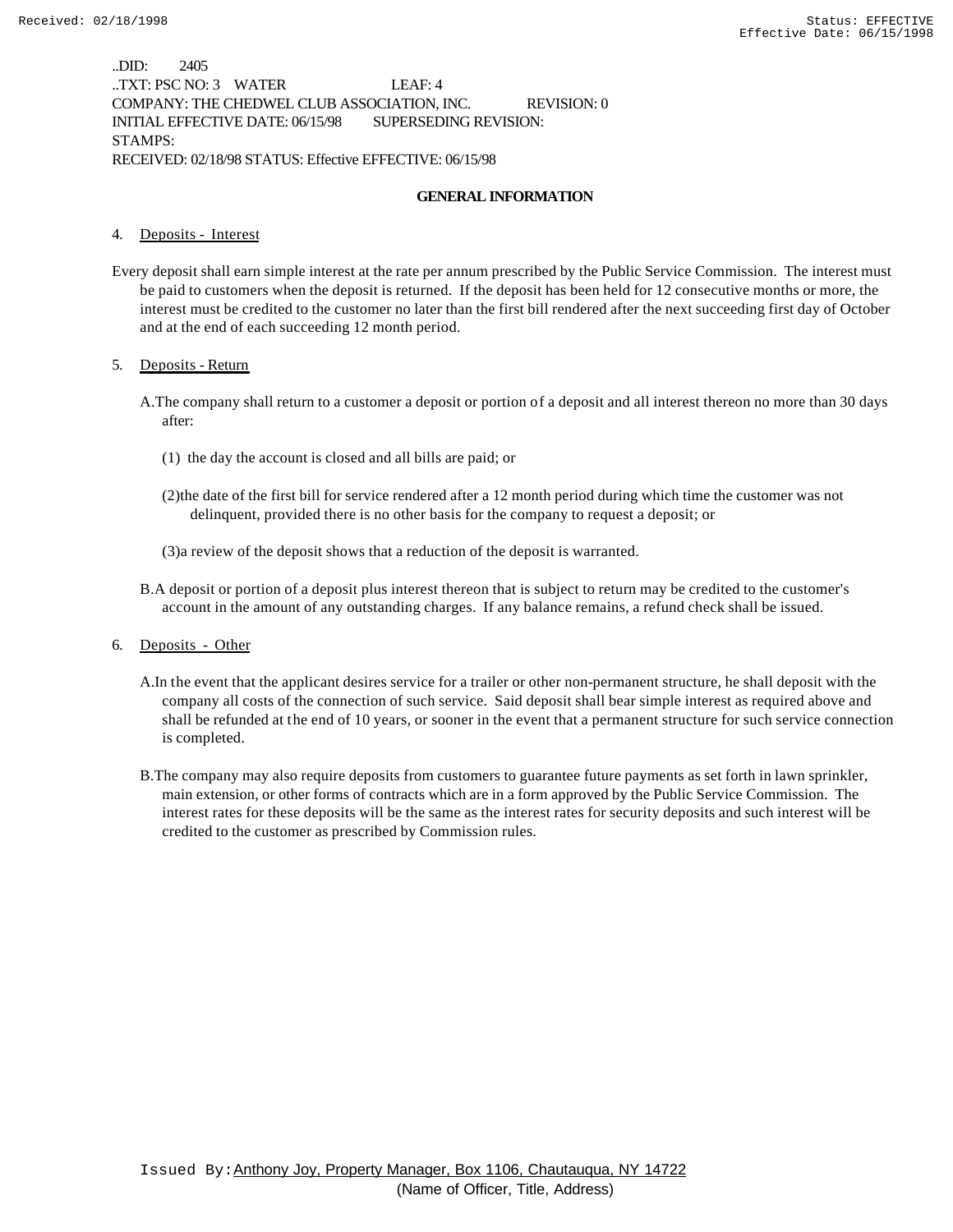..DID: 2406 ..TXT: PSC NO: 3 WATER LEAF: 5 COMPANY: THE CHEDWEL CLUB ASSOCIATION, INC. REVISION: 0 INITIAL EFFECTIVE DATE: 06/15/98 SUPERSEDING REVISION: STAMPS: RECEIVED: 02/18/98 STATUS: Effective EFFECTIVE: 06/15/98

#### **GENERAL INFORMATION**

#### 7. General Rules

- A.Customers must provide 10 days' written notice prior to the date on which termination of service is requested or prior to a change of occupancy, until which date the customer will be responsible for payment of service.
	- B.Fire hydrants shall not be used without written permission or unless in conformance with filed fire protection tariff provisions.
	- C.The company will not be liable for damage resulting from the presence of its facilities, supply, or use of water service, except damage resulting from gross negligence of the company.
	- D.The company may shut off water in its mains to make repairs and extensions. Where possible, proper advance notice will be made to customers affected.
	- E.The use of water for sprinkling, swimming pools, or other less essential uses may be restricted or prohibited where such use may unreasonably reduce the adequacy of service for other domestic purposes.
	- F.There must be a separate service for each premises.

G.Installation of service pipes and mains will not normally be made when the ground is frozen.

- H.The customer is responsible for service pipes and plumbing within the property line. Any plumbing work done on the customer's service pipe is subject to approval by the company. No underground work shall be covered up until it has been inspected and approved by the company.
- I.All leaks on customer premises must be repaired as soon as possible.
- J.All mains, services (up to the property line) and other water system facilities will be maintained and replaced by the company.
- K.The company will supply water in the distribution system at pressures between 20 and 100 pounds per square inch (psi) and will strive, where practicable, to maintain a normal working pressure of 60 psi with a minimum of 35 psi. If the company makes changes to its system which cause the pressure to increase to over 100 psi to existing customers, the company will be responsible for the first installation of the necessary equipment in the customer's premises. From that point on the equipment will be considered part of the customer's internal plumbing and the customer will be responsible for its maintenance or replacement. If a water pressure reducing valve, in the customer's or applicant's opinion, is necessary or desired to safeguard the plumbing, it is the customer's or applicant's responsibility to purchase, install and maintain this equipment. Where a pressure reducing valve is used it is also advisable to install a suitable pressure relief valve. All installations will comply with the local building codes and standards and are considered a part of the customer's internal plumbing.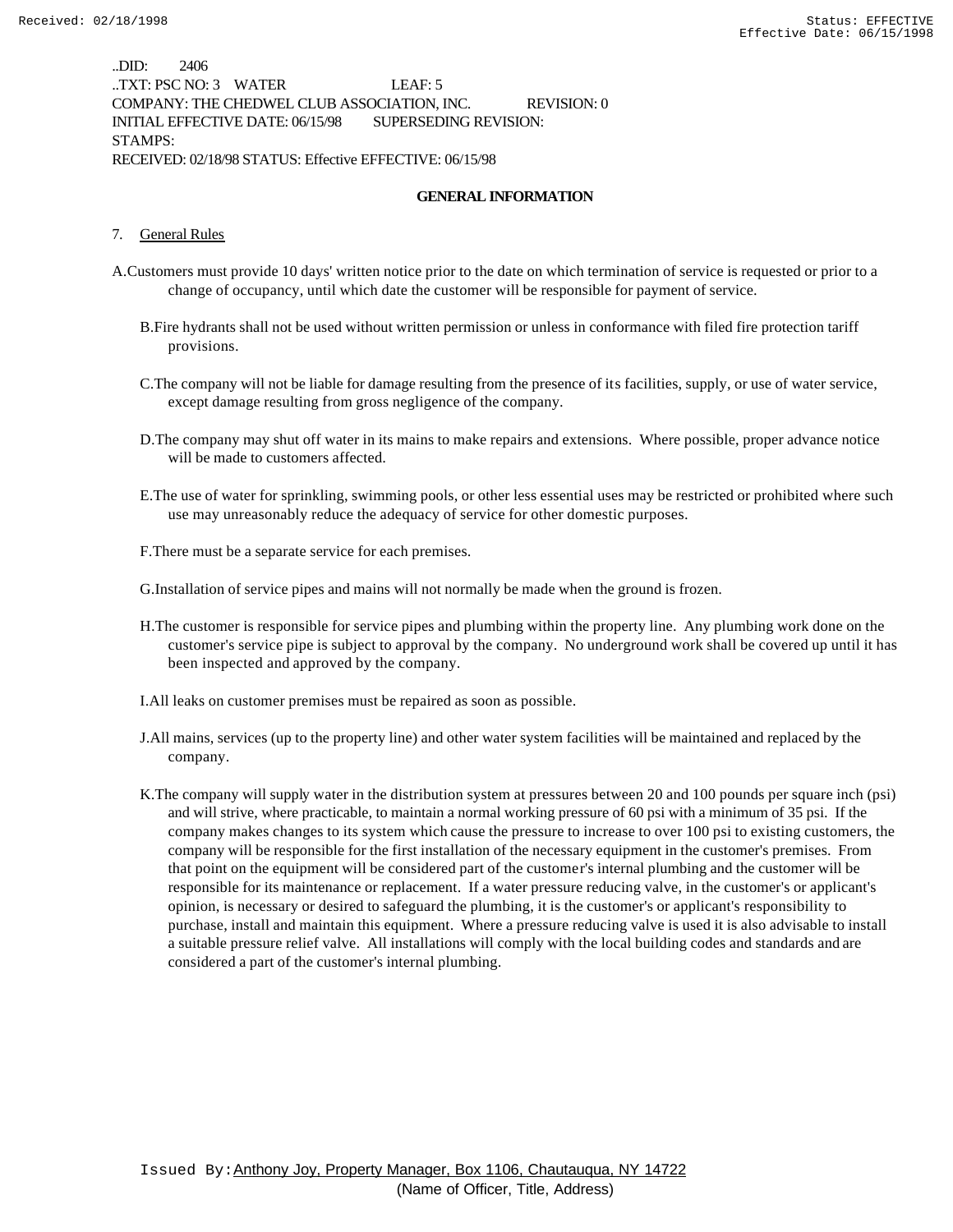..DID: 2407 ..TXT: PSC NO: 3 WATER LEAF: 6 COMPANY: THE CHEDWEL CLUB ASSOCIATION, INC. REVISION: 0 INITIAL EFFECTIVE DATE: 06/15/98 SUPERSEDING REVISION: STAMPS: RECEIVED: 02/18/98 STATUS: Effective EFFECTIVE: 06/15/98

#### **GENERAL INFORMATION**

- L.Where an applicant is seeking service at an elevation or gradient which could not otherwise be adequately serviced by existing plant, the company will require that the applicant bear the additional cost of providing such extraordinary service, or in the alternative, require the applicant to purchase, install and maintain the necessary special equipment, such as a hydro-pneumatic system, needed to serve the premises. The installation of a hydro-pneumatic system as part of the customer's internal plumbing may be subject to approval of the Health Department and should comply with local building codes and standards.
- M.Cross connections to water sources other than the company's or with other facilities are strictly prohibited. Customers will, at their expense, install and maintain such backflow prevention devices as may be required by the company in accordance with good water works practice or applicable laws or regulations.
- N.Customers must permit company representatives to enter their premises on request for purposes relating to the operation and maintenance of the company's system, including inspection of the customer's and the company's facilities, installation, reading, testing, replacement and removal of meters, and terminating and restoring service.
- O.No person shall maliciously, willfully or negligently break, damage, destroy, uncover, deface, block access to or tamper with any pipe, valve, meter, structure, appurtenance or equipment which is a part of the water works system.
- 8. Metered Service (if applicable and provided for in Service Class No.  $\Box$ )

A.A meter of a type approved by the Commission is required for each premises.

- B.The company will furnish, install, and maintain the meter. Unless the meter register is set at zero, the company shall attach a tag stamped with the date and meter dial reading at the time of installation.
- C.The customer will provide a location for the meter acceptable to the company and will be responsible for the cost of repairing damage resulting from human interference, frost, backflow of hot water, or other such causes.
- D.Where the company agrees it is necessary to set a meter outside the building, it shall be installed at the expense of the customer in a pit acceptable to the company which is both water-tight and frostproof. The cover of the pit shall be fastened with a convenient locking devise. Where the distance from the property line to the front wall of the building is greater than 75 feet, the company may require that the meter be set in a pit at or near the property line. If the pit is to be installed on property not owned or controlled by the customer, written consent of the owner of the property shall be obtained prior to the installation.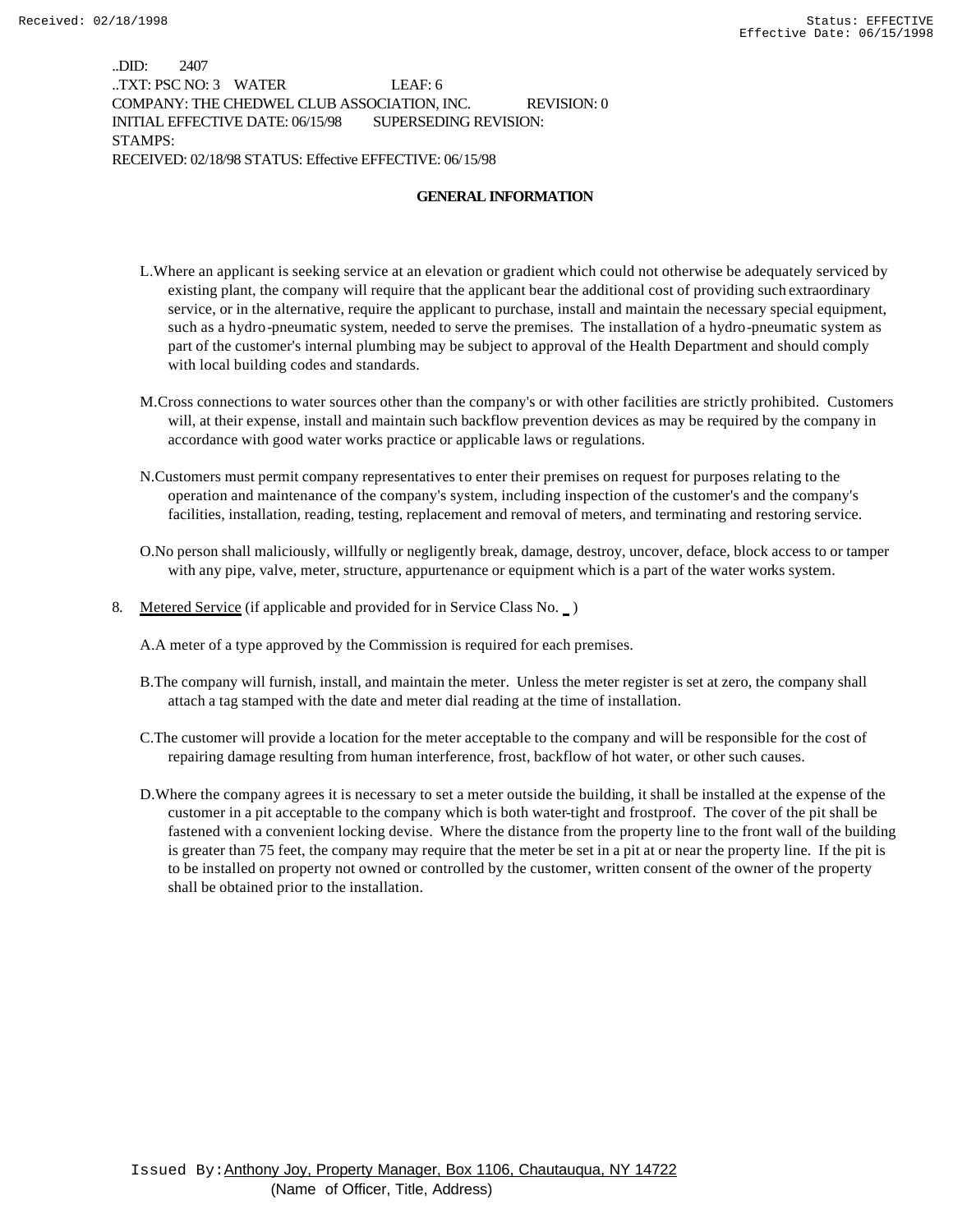..DID: 2410 ..TXT: PSC NO: 3 WATER LEAF: 7 COMPANY: THE CHEDWEL CLUB ASSOCIATION, INC. REVISION: 0 INITIAL EFFECTIVE DATE: 06/15/98 SUPERSEDING REVISION: STAMPS: RECEIVED: 02/18/98 STATUS: Effective EFFECTIVE: 06/15/98

#### **GENERAL INFORMATION**

E.The company reserves the right to remove, test, and replace the meter.

- F.The company shall afford the customer an opportunity to verify the final reading of any water meter removed from the premises and obtain the customer's signature on a meter removal card which shows the date removed and the reading.
- G.Meters will be tested in conformance with rules of the Public Service Commission. In the case of a disputed account involving the accuracy of the meter, the company will have the meter tested upon the request of the customer. Should the customer request to have a second meter test within 1 year, the customer will be responsible for the actual cost incurred to have the meter tested including the cost to remove the meter, payable in advance to the company. This fee will be refunded if the meter's final weighted average is found to register in excess of 100 percent. Adjustments in bills for over-registration of the meter will be made in accordance with the current rules of the Public Service Commission.

H.Bills will show meter readings and the dates read.

I.Bills will be reasonably estimated where a meter has been inaccessible and will be so indicated on the bill.

J.Where a meter has ceased to register or its percentage of accuracy cannot be determined, an estimated bill for the current period may be rendered. For all other periods the bill shall be the minimum applicable rate.

9. Unmetered Service (if applicable and provided for in Service Class No.  $1$ )

All applicable provisions of this tariff shall apply.

10. Extension of Mains

Mains will be extended in conformance with Commission Rules and Regulations found in 16 NYCRR, Part 501.

#### 11. Discontinuance of Service - Non-Payment

 Service may be discontinued, under the following provisions, for non-payment of any amount due for water supplied, for failure to make any payment due under a deferred payment agreement or for meter maintenance, for failure to post a required deposit or for failure to pay any fee or charge accruing under the contract or tariff.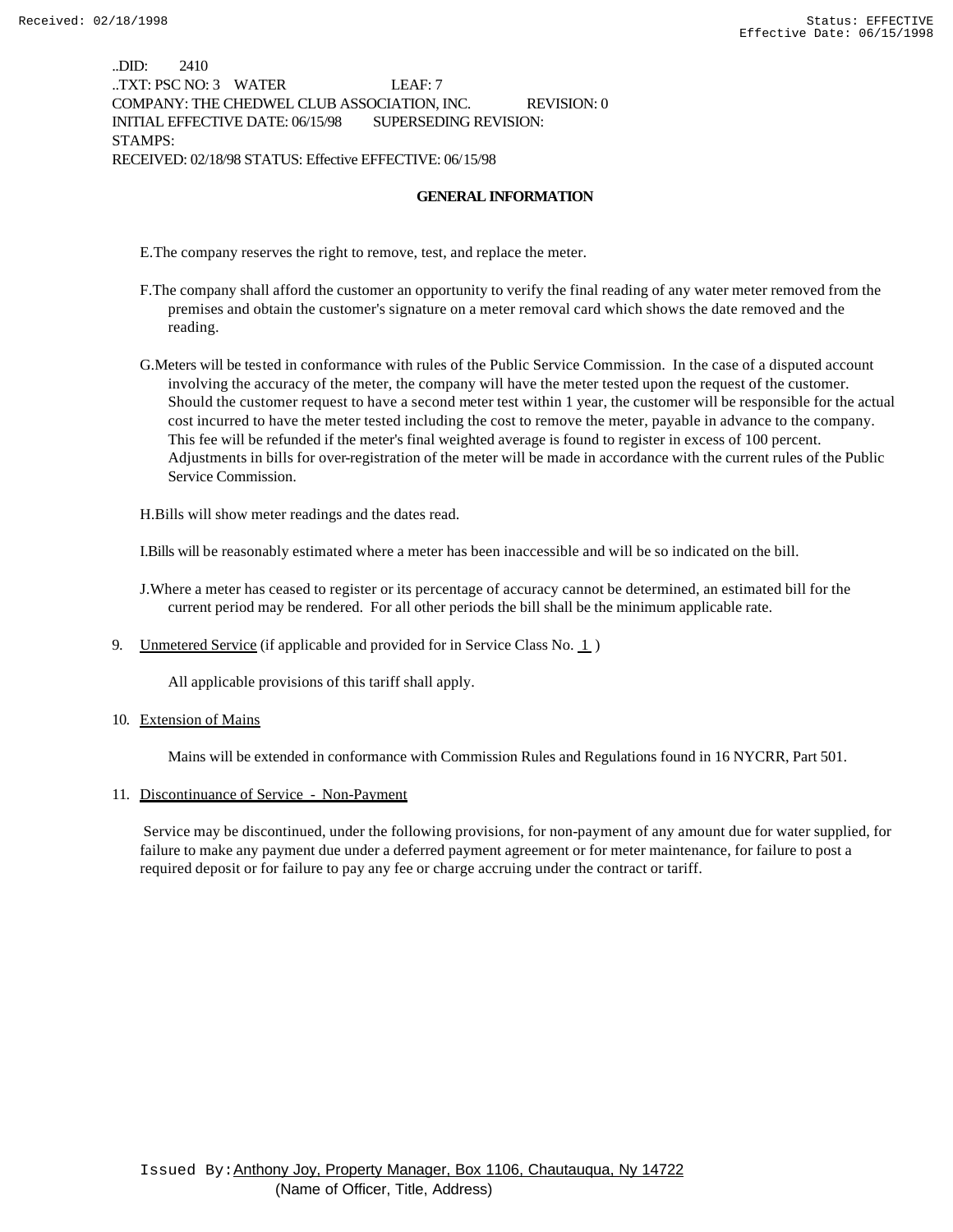..DID: 2411 ..TXT: PSC NO: 3 WATER LEAF: 8 COMPANY: THE CHEDWEL CLUB ASSOCIATION, INC. REVISION: 0 INITIAL EFFECTIVE DATE: 06/15/98 SUPERSEDING REVISION: STAMPS: RECEIVED: 02/18/98 STATUS: Effective EFFECTIVE: 06/15/98

#### **GENERAL INFORMATION**

- A.A bill not paid within 23 days of mailing is considered delinquent, and the company may discontinue service after complying with 16 NYCRR, Part 533 which requires: (1) 15 days written notice if served personally, or (2) 15 days after a registered letter containing such notice has been signed or refused, or (3) 18 days after mailing written notice in a post-paid wrapper. Service will not be re-established until payment of all proper arrears, charges and deposits is made or a deferred payment agreement is entered into. Receipt of a subsequently dishonored negotiable instrument in response to a notice of discontinuance shall not constitute payment of the customer's account and the company shall not be required to issue additional notice prior to discontinuance. There will be a charge for processing all returned checks equal to the bank charge plus a handling fee of \$5.00 (not to exceed the maximum allowed by section 5-328 of General Obligations Law).
- B.The company will not discontinue service to residential premises for non-payment of bills on a Friday, Saturday, Sunday, public holiday (as defined in General Construction Law), or on a day on which the utility's main office is closed. Discontinuance can only take place from Monday to Thursday between the hours of 8 a.m. and 4 p.m.
- C.The company will not discontinue service for non-payment of bills to any person or entity receiving public assistance if the payment for such service is to be paid directly by the Department of Social Services or by the local Social Services representatives.
- 12. Discontinuance of Service Other
	- A.Service rendered under any application, contract or agreement may be discontinued by the company after reasonable notice for any of the following reasons:
		- (1)For willful or indifferent waste of water due to any cause or for non-authorized use of water.
		- (2)For failure to protect from damage the meter and connection, or for failure to protect and maintain the service pipe or fixtures on the property of the customer in a condition satisfactory to the company.
		- (3)For tampering with any meter, connections, service pipe, curb cock, seal or any other appliance of the company controlling or regulating the customers's water supply.
		- (4)For failure to provide the company's employees reasonable access to the premises supplied, or for obstructing the way of ingress to the meter or any other appliances controlling or regulating the customer's water supply.
		- (5)In case of vacancy of the premises.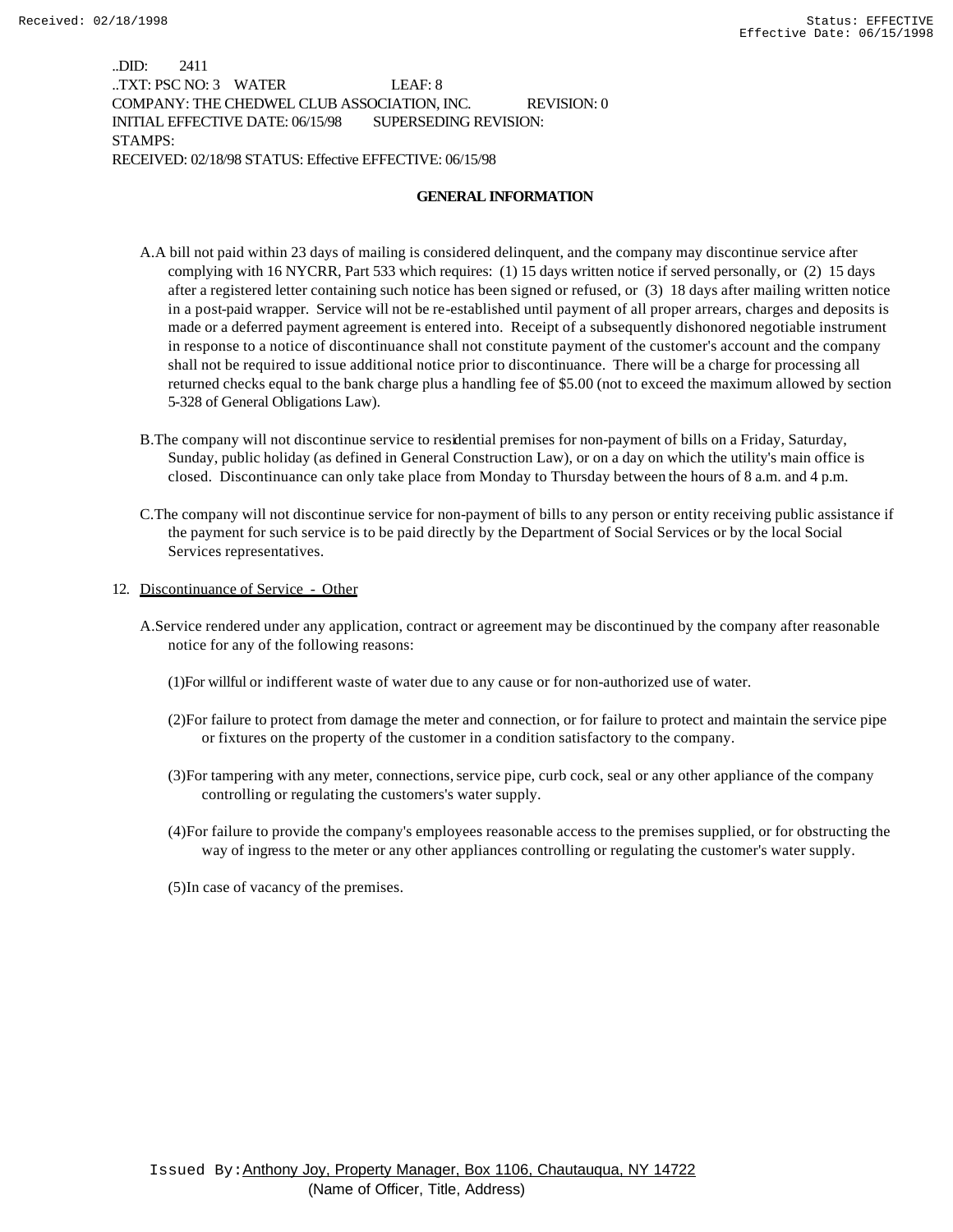..DID: 2412 ..TXT: PSC NO: 3 WATER LEAF: 9 COMPANY: THE CHEDWEL CLUB ASSOCIATION, INC. REVISION: 0 INITIAL EFFECTIVE DATE: 06/15/98 SUPERSEDING REVISION: STAMPS: RECEIVED: 02/18/98 STATUS: Effective EFFECTIVE: 06/15/98

#### **GENERAL INFORMATION**

(6)For cross connections.

(7)For submetering or reselling water.

(8)For non-compliance with restrictions on less essential water use.

- (9)For violation of any rule or regulation of the company as filed with the Public Service Commission, provided such violation affects the reliability or integrity of the water system.
- B.Written notice of discontinuance of service shall contain the information required by 16 NYCRR S.14.4(b) and will be given except in those instances where a public health hazard exists.
- C.The company may, at any time, temporarily discontinue water service in case of accident, or for the purpose of making connections, alterations, repairs, charges, etc.
- D.Except as stated in the preceding paragraph, or in the case of a violation that threatens the integrity of the water system, the company shall not discontinue service to any customer on a Friday, Saturday, Sunday, Public Holiday or on a day when the company is not open for business. Public Holiday shall refer to those holidays defined in the General Construction Law.

#### 13.Discontinuance of Residential Service - Special Procedures

 The company must delay termination of service or, if service has already been terminated, must restore service for 30 days in the event that the occupants of the premises are blind, disabled, 62 years of age or older or 18 years of age or under, if a medical emergency exists, or where during the cold weather period (November 1 to April 15) the termination would affect the heating of the premises, if such termination or failure to restore service might cause the occupant to suffer serious impairment to health. The company may require appropriate documentation that such a condition exists before delaying the termination or restoring the service. In addition, the company may require that the customer make appropriate arrangements to pay any arrears on the account.

#### 14. Deferred Payment Agreements

 In addition to the above circumstances, the company will consider granting customers reasonable payment terms in cases where a customer is threatened with termination of service, or where the company has issued a backbill to a customer. Any such agreement may require the customer to make a reasonable down payment, and to pay current bills when issued.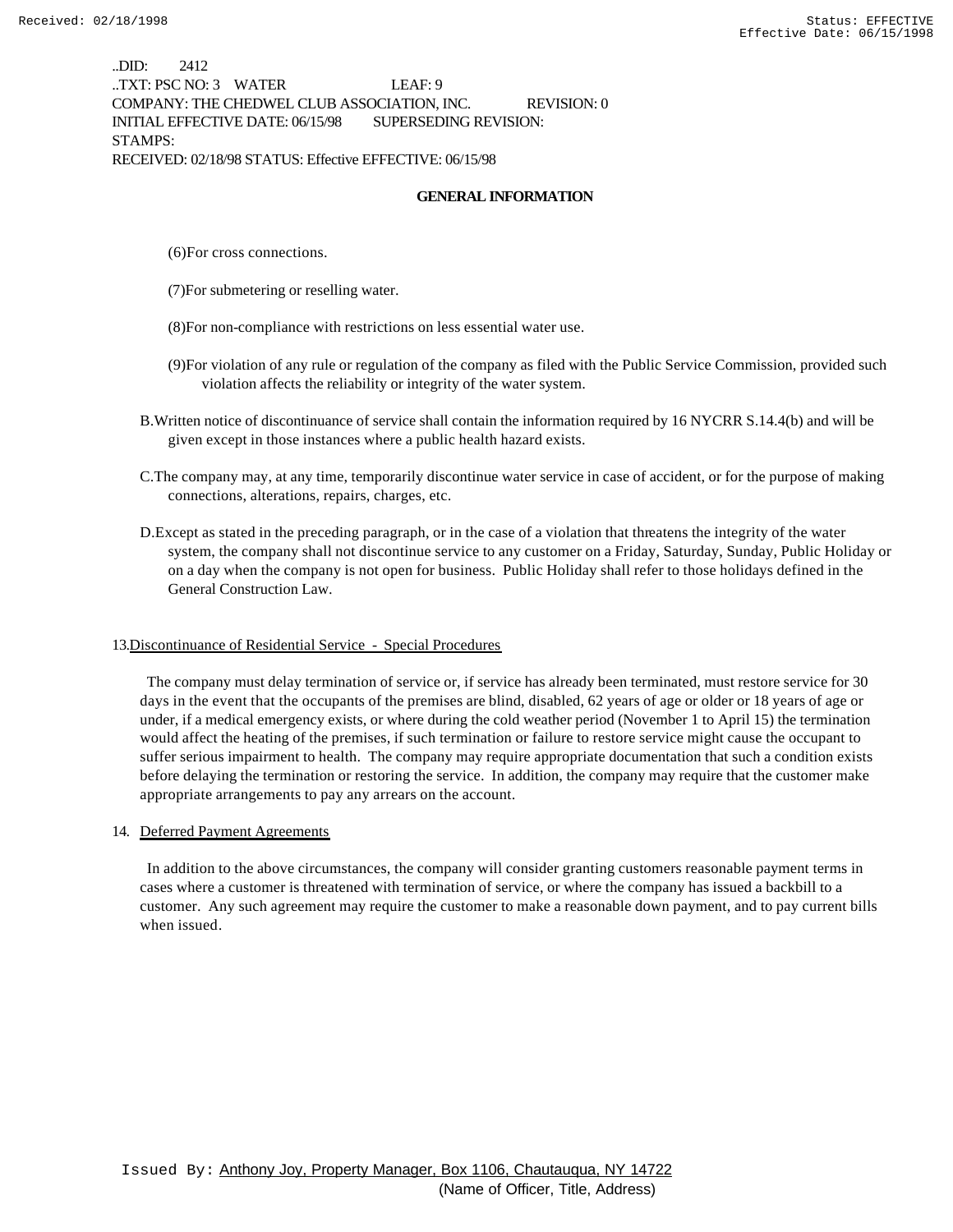..DID: 2413 ..TXT: PSC NO: 3 WATER LEAF: 10 COMPANY: THE CHEDWEL CLUB ASSOCIATION, INC. REVISION: 0 INITIAL EFFECTIVE DATE: 06/15/98 SUPERSEDING REVISION: STAMPS: RECEIVED: 02/18/98 STATUS: Effective EFFECTIVE: 06/15/98

# **GENERAL INFORMATION**

## 15. Complaint Handling Procedures

- A. The company will promptly investigate and evaluate all complaints received from customers regarding bills for service rendered or required deposits. The results of the company's findings will be reported to the customer. During the period of investigation and evaluation, service will not be discontinued, nor shall a new notice of termination be issued, provided, however, that the customer will be required to pay the undisputed portion of any balance due, which may include bills for current usage.
- B. After the completion of such an investigation, if the company determines that the disputed service has been rendered, or that the disputed charge or deposit is proper in whole or in part, the company may require that the full bill or deposit be paid. Appropriate notices of the determination shall be given to the customer, and where notice of discontinuance of service was previously sent, or is served with the determination, such notice shall include a statement advising the customer of the availability of the Commission's complaint handling procedures, including the address and telephone number of the Department's Consumer Services Division. Where prior notice of discontinuance was sent, company procedure provides for discontinuance of service if customer fails to pay the proper amount due and owing within 5 days after notice of the company determination was served personally on the customer or at least 8 days after mailing of the notice. Under no circumstances will discontinuance of service occur if so precluded by the Commission.
- C. In situations where the complaint procedures of the Commission have been invoked and it is determined that the disputed service has been rendered or that the disputed charge or deposit is proper and prior notice of discontinuance was sent, a customer's service will not be discontinued for failure to pay the amount found due and owing until at least 5 days after notice of the Commission's determination, where personal service is made, or at least 8 days after mailing of such a notice.

## 16. Restoration of Service

 A charge will be made to restore service after discontinuance at the member's request, for nonpayment or for violation of these rules.

 This charge or charges will be a rate agreed upon by the members of the Association and will appear on all written notices of discontinuation of service. Any member has the right to request that the Department of Public Service investigate the charges.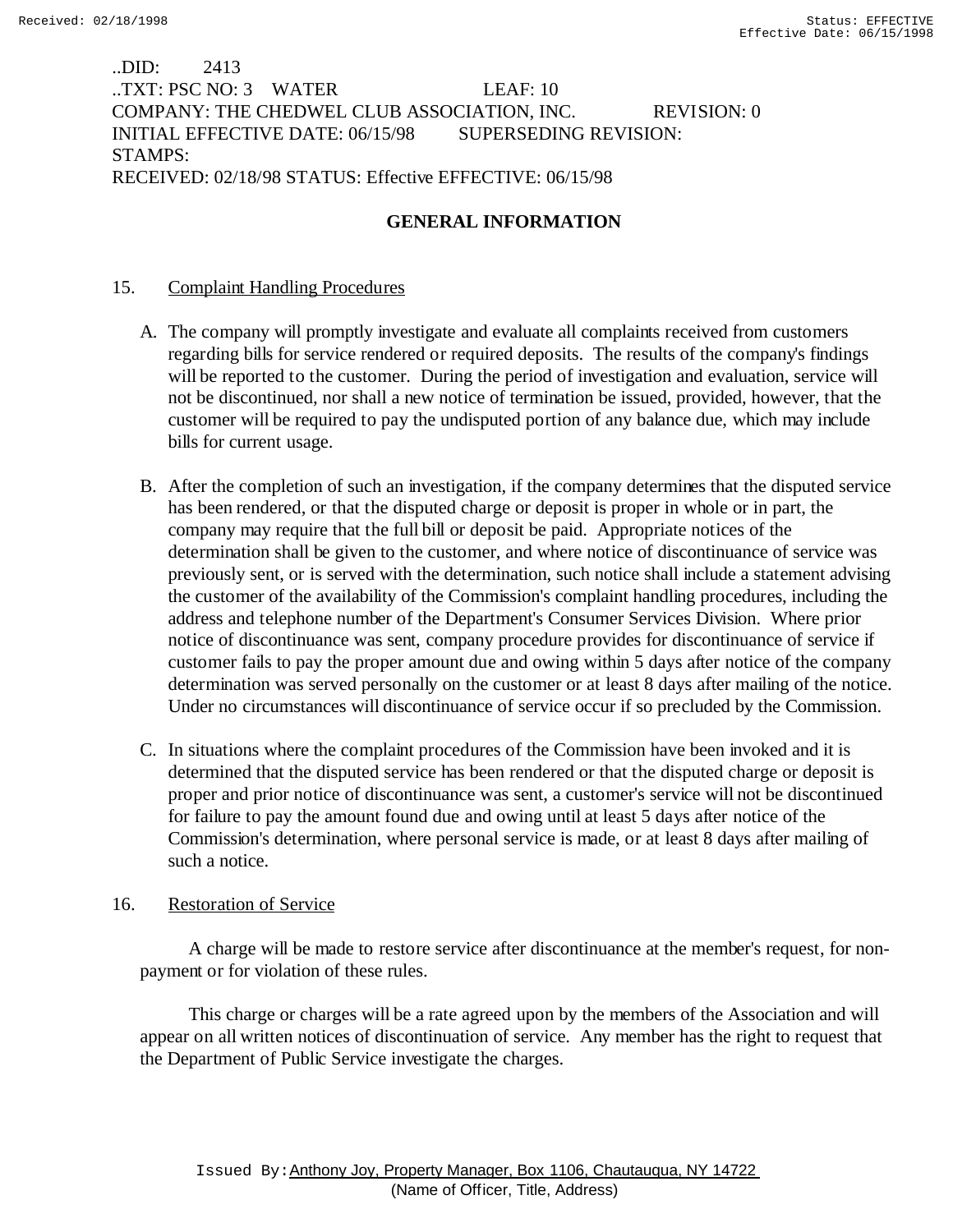## ..DID: 2414 ..TXT: PSC NO: 3 WATER LEAF: 11 COMPANY: THE CHEDWEL CLUB ASSOCIATION, INC. REVISION: 0 INITIAL EFFECTIVE DATE: 06/15/98 SUPERSEDING REVISION: STAMPS: RECEIVED: 02/18/98 STATUS: Effective EFFECTIVE: 06/15/98

# **GENERAL INFORMATION**

In a case where service is being restored after discontinuance for non-payment, the Association may require full payment of all arrears as well as the restoration of service charge. If the Association and the member have entered into some form of payment agreement, the agreed upon down payment may be required before service will be restored.

If it becomes necessary to disconnect service at the main because of willful acts of a member, the service restoration charge will include the actual costs incurred by the Association to disconnect and reconnect the service.

## 17. **Interest on Customer Overpayments**

The company will provide interest on a customer overpayment as follows:

- A. A customer overpayment is defined as payment by the customer to the company in excess of the correct charge for water service supplied to the customer which was caused by erroneous billing by the utility.
- B. The rate of interest on such amounts shall be the greater of the unadjusted customer deposit rate or the applicable late payment rate, if any, for the service classification under which the customer was billed. Interest shall be paid from the date when the customer overpayment was made, adjusted for any changes in the deposit rate or late payment rate, and compounded monthly, until the date when the overpayment was refunded.
- C. The company will not pay interest on customer overpayments that are refunded within 30 days after such overpayment is received by the company.

## 18. Regulation

 All matters, rules and other situations concerning the rendering of water service which are not specifically covered herein or in a provision of the New York State Codes, Rules and Regulations and which are subject to the jurisdiction of the Public Service Commission, and for which a customer and the company cannot agree as to an equitable and fair solution will be referred to said Commission to be resolved. Either the customer or the company may request that a rule or provision of this tariff be changed for a particular situation.